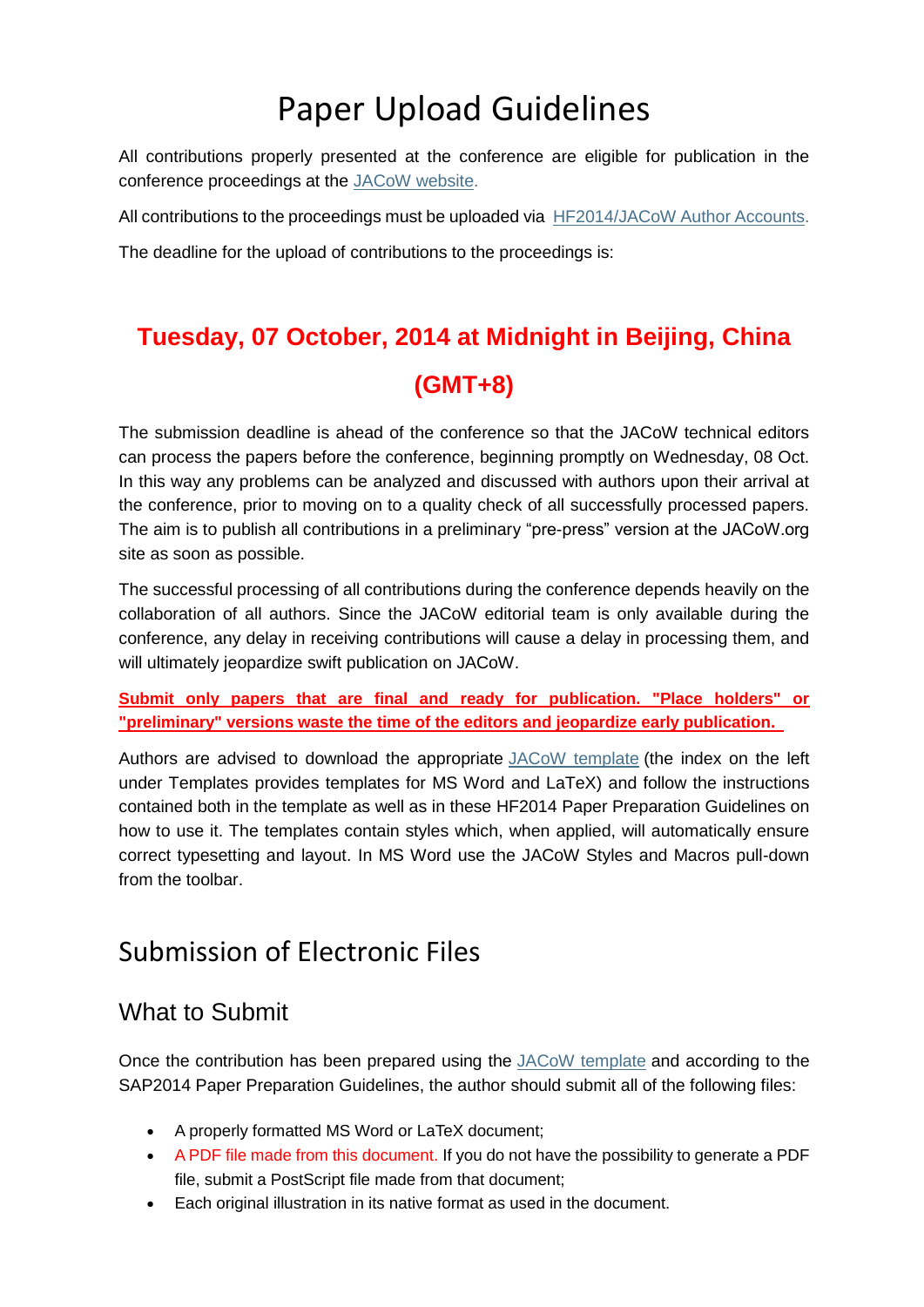#### **Why Do We Now Allow Authors to Submit PDF Files When We Only Accepted Postscript Files Before?**

Most authors can generate PDF files, however the standard is far from uniform and often they are not acceptable for the JACoW database because:

- the compression settings are wrong;
- fonts are not embedded:
- JACoW scripting procedures to create the final publication set required a standard input;
- most importantly, PDF files produced according to the JACoW recipe are PDF/A compliant, which is fundamentally important for the long term.

We have now prepared a workflow that enables us to process and convert author PDF files to JACoW acceptable ones.

## What Files Should Be Provided?

Only files named according to the paper's programme code can be uploaded via the system. ALL files used to produce the contribution must be uploaded, for example, for paper THP1H2, file names should be

- THP1H2.pdf the PDF file Or if no PDF file can be provided
- THP1H2.ps the PostScript file (rename .prn files to .ps beforehand, where necessary)

Source files:

- THP1H2.doc (or .docx) the WORD source file, or
- THP1H2.tex the LaTeX source file, if LaTeX was used, or

Figure files:

- THP1H2.eps EPS file containing figure 1 (uploaded as "Other Supporting File")
- THP1H2.tif (or .jpg, .png, .gif) TIFF (or jpg, png, gif) file containing figure 2 (uploaded as " Other Supporting File")

## How Do You Produce a JACoW Acceptable PDF File?

#### *Microsoft Word for Windows 2010*

Word 2010 allows you to produce a PDF file by using File  $\rightarrow$  Save As  $\rightarrow$  Save as type: PDF. Please make sure that the PDF file options (click "Options…") are set as indicated in the picture before saving the PDF (this has to be done each time the file is saved as a PDF file):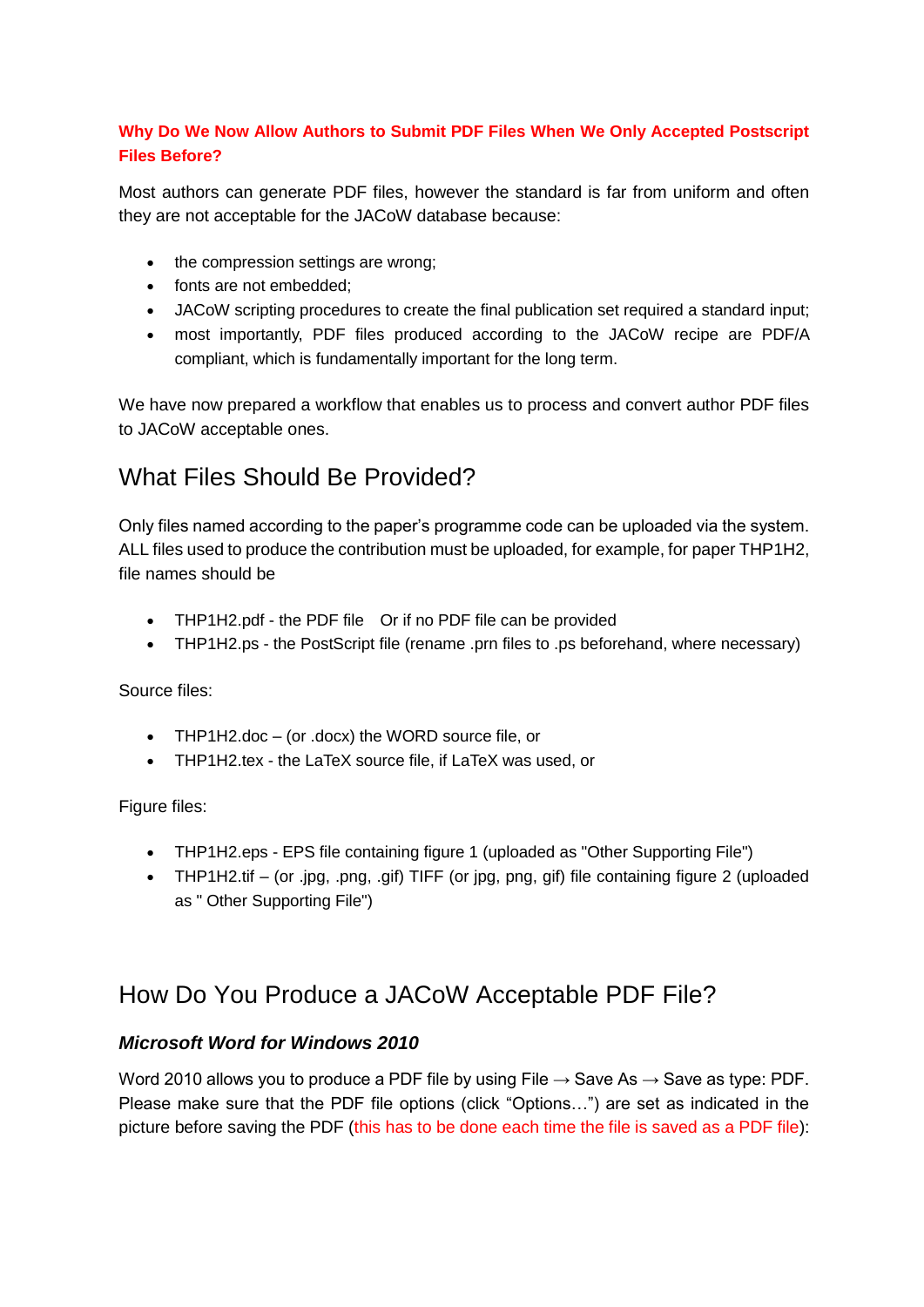| My Doc ~<br>Name                                    | Date modified<br>Type                                                                       |  |  |
|-----------------------------------------------------|---------------------------------------------------------------------------------------------|--|--|
| My Mu                                               | $\mathcal{D}$<br>$\mathbf x$<br>Options                                                     |  |  |
| My Pict                                             |                                                                                             |  |  |
| <b>图 My Vid</b>                                     | Page range                                                                                  |  |  |
| NetHor<br>Podcas                                    | $\Theta$ All<br>Current page                                                                |  |  |
| <b>PrintHc</b>                                      | Selection                                                                                   |  |  |
| Recent                                              | Page(s) From: 1<br>$\frac{\lambda}{\nu}$<br>$\frac{1}{\sqrt{2}}$ To: 1                      |  |  |
| Saved C                                             | Publish what                                                                                |  |  |
| <b>Searche</b>                                      | O Document                                                                                  |  |  |
| SendTc                                              | Document showing markup                                                                     |  |  |
| Start M                                             | Include non-printing information<br>Create bookmarks using:<br>@ Headings<br>Word bookmarks |  |  |
| temp                                                |                                                                                             |  |  |
| Templa                                              |                                                                                             |  |  |
| Compute                                             |                                                                                             |  |  |
| System                                              | Document properties                                                                         |  |  |
| CONFJ,                                              | Document structure tags for accessibility                                                   |  |  |
| Data (E                                             | PDF options                                                                                 |  |  |
| DVD RV                                              | ISO 19005-1 compliant (PDF/A)<br>Bitmap text when fonts may not be embedded                 |  |  |
| CONFE                                               | Encrypt the document with a password                                                        |  |  |
| DATA-                                               | Cancel<br>OK.                                                                               |  |  |
| OldXP <sub>1</sub>                                  |                                                                                             |  |  |
| File name: JACoW TM2011 Draft Agenda-1-Word2010.pdf |                                                                                             |  |  |
| Save as type: PDF (*.pdf)                           |                                                                                             |  |  |
|                                                     |                                                                                             |  |  |

There is a second set of parameters that should be set (accessible via "Tools  $\rightarrow$  Save Options...").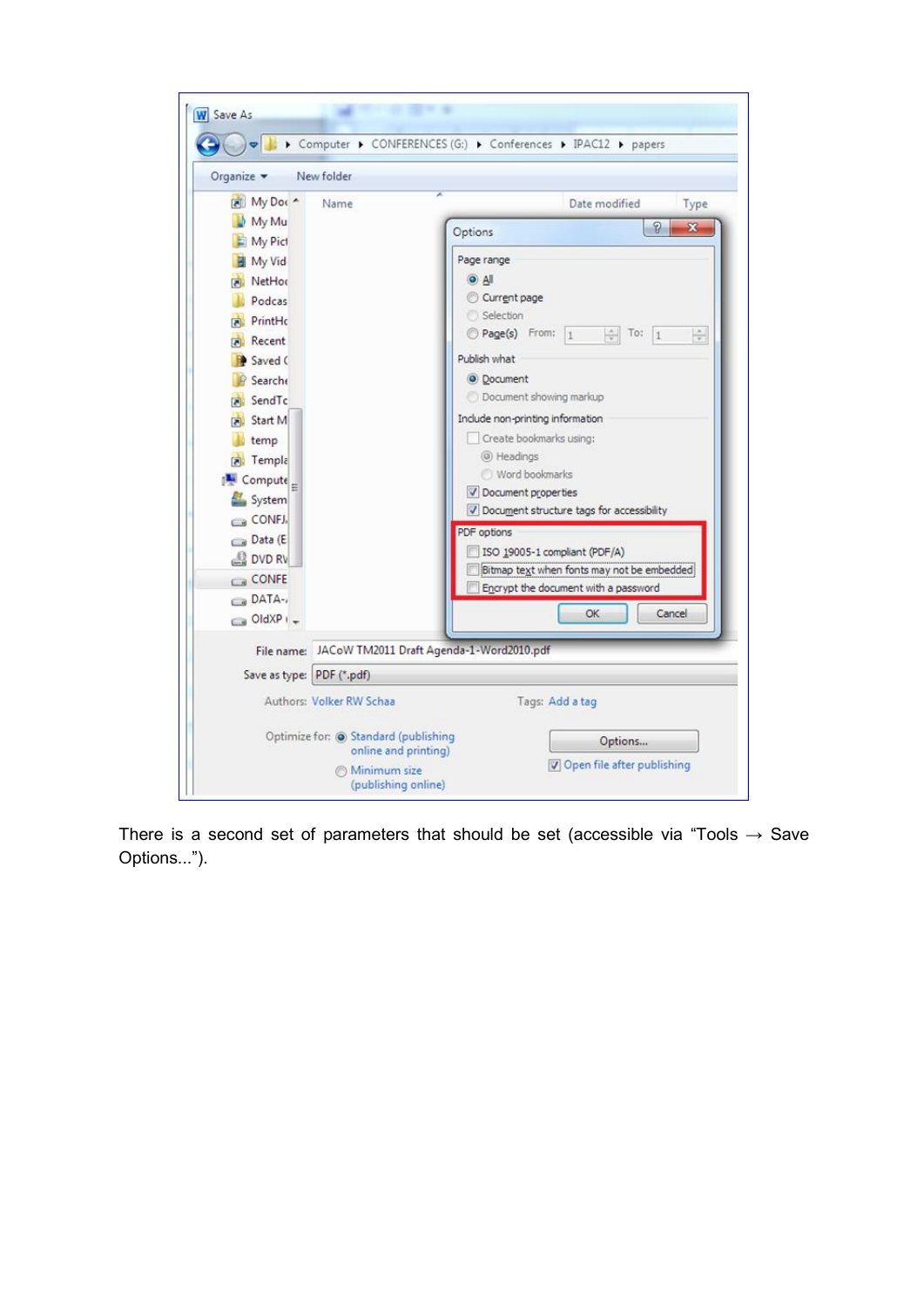

This influences the font embedding in the source file. This eases the work for the editors when problems with unrecognized symbols occur with PS/PDF files and the source file has to be used.

Please tick the marked boxes as shown in the picture:

| <b>Word Options</b>  |                                                                                                                                                                     | $\theta$<br>$\mathbf{x}$ |
|----------------------|---------------------------------------------------------------------------------------------------------------------------------------------------------------------|--------------------------|
| General<br>Display   | Customize how documents are saved.                                                                                                                                  |                          |
| Proofing             | Save documents                                                                                                                                                      |                          |
| Save                 | Word Document (*.docx)<br>$\cdot$<br>Save files in this format:                                                                                                     |                          |
| Language<br>Advanced | $\Rightarrow$<br>Save AutoRecover information every 10<br>minutes<br>$\triangledown$ Keep the last autosaved version if I close without saving                      |                          |
| Customize Ribbon     | Roaming\Microsoft\Word\<br>AutoRecover file location:                                                                                                               | Browse                   |
| Quick Access Toolbar | Default file location:<br>\Documents\                                                                                                                               | Browse                   |
| <b>Trust Center</b>  | Save checked-out files to: (i)<br>The server drafts location on this computer<br>O The Office Document Cache<br>Server drafts location: \SharePoint Drafts\         | Browse                   |
|                      | JACoW TM2011 Draft Agenda-1.docx -<br>Preserve fidelity when sharing this document:                                                                                 |                          |
|                      | $\triangledown$ Embed fonts in the file $\odot$<br>Embed only the characters used in the document (best for reducing file size)<br>Do not embed common system fonts |                          |
|                      |                                                                                                                                                                     | OK<br>Cancel             |

The set of JACoW templates ensures a unique formatting on paper formats used in countries with US letter and A4 sized paper. There is one parameter in Word that should be unchecked, as it can conflict with the template setting. Use the following figure as a reference: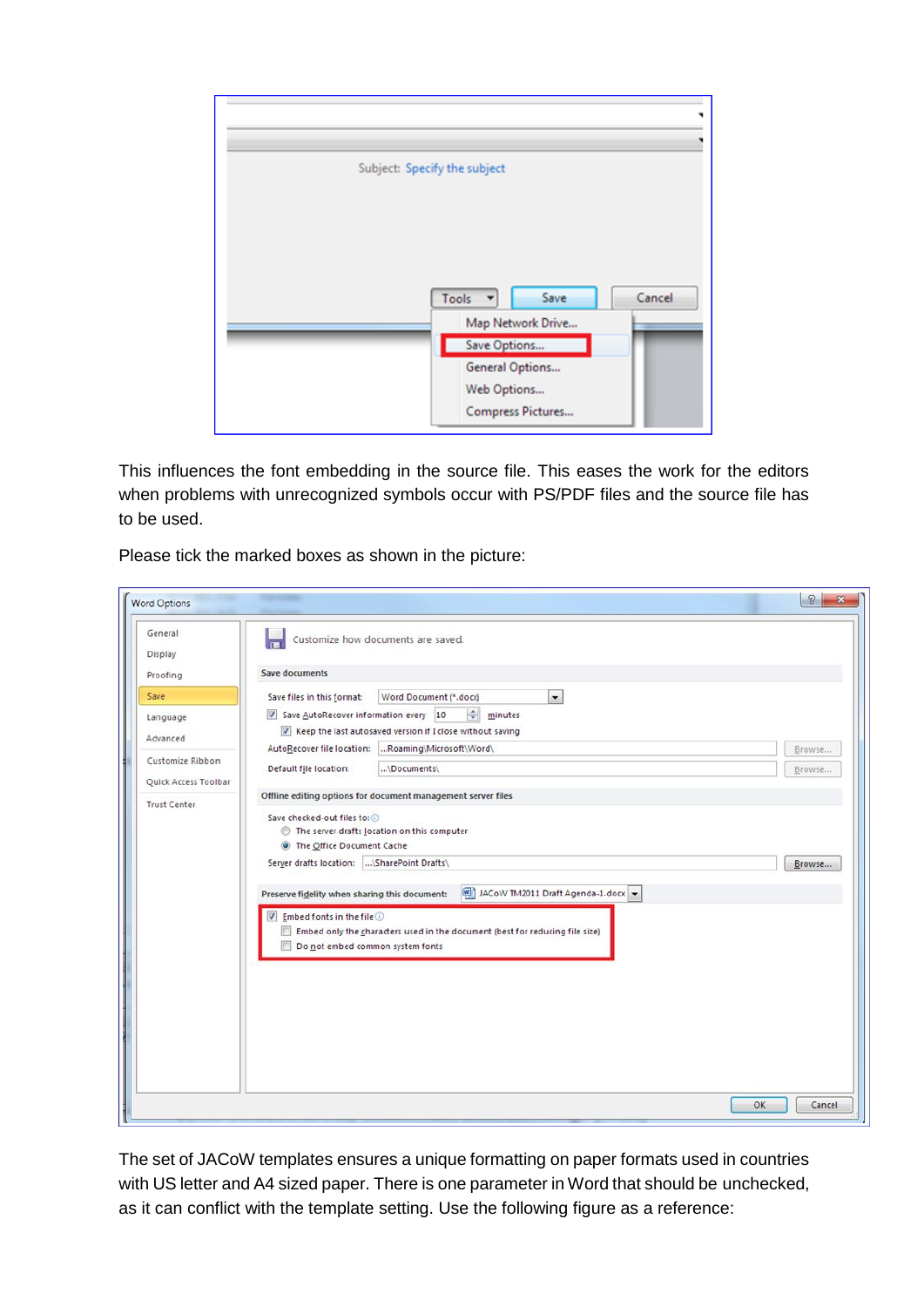

### *Previous Versions of Word for Windows*

Pre-2010 versions of Microsoft Word do not have the capability to "Save As" a PDF file. It is common to use a virtual printer driver that creates an electronic PDF file, rather than printing to an actual printer. There are several similar tools available, both for free or under a cost. We do not suggest any particular one. Please check that such PDFs do satisfy the JACoW formatting requirements and that the overall quality of the generated file is satisfactory to the authors. Remember to always check that the file prints correctly.

#### *Microsoft Word for Mac 2008-2011*

Word 2008 on Macs allows you to produce a PDF file by using File  $\rightarrow$  Print...  $\rightarrow$  Save as PDF, or by typing Command-P. JACoW template fonts (such as Times New Roman) are automatically embedded in the PDF in Mac OS X: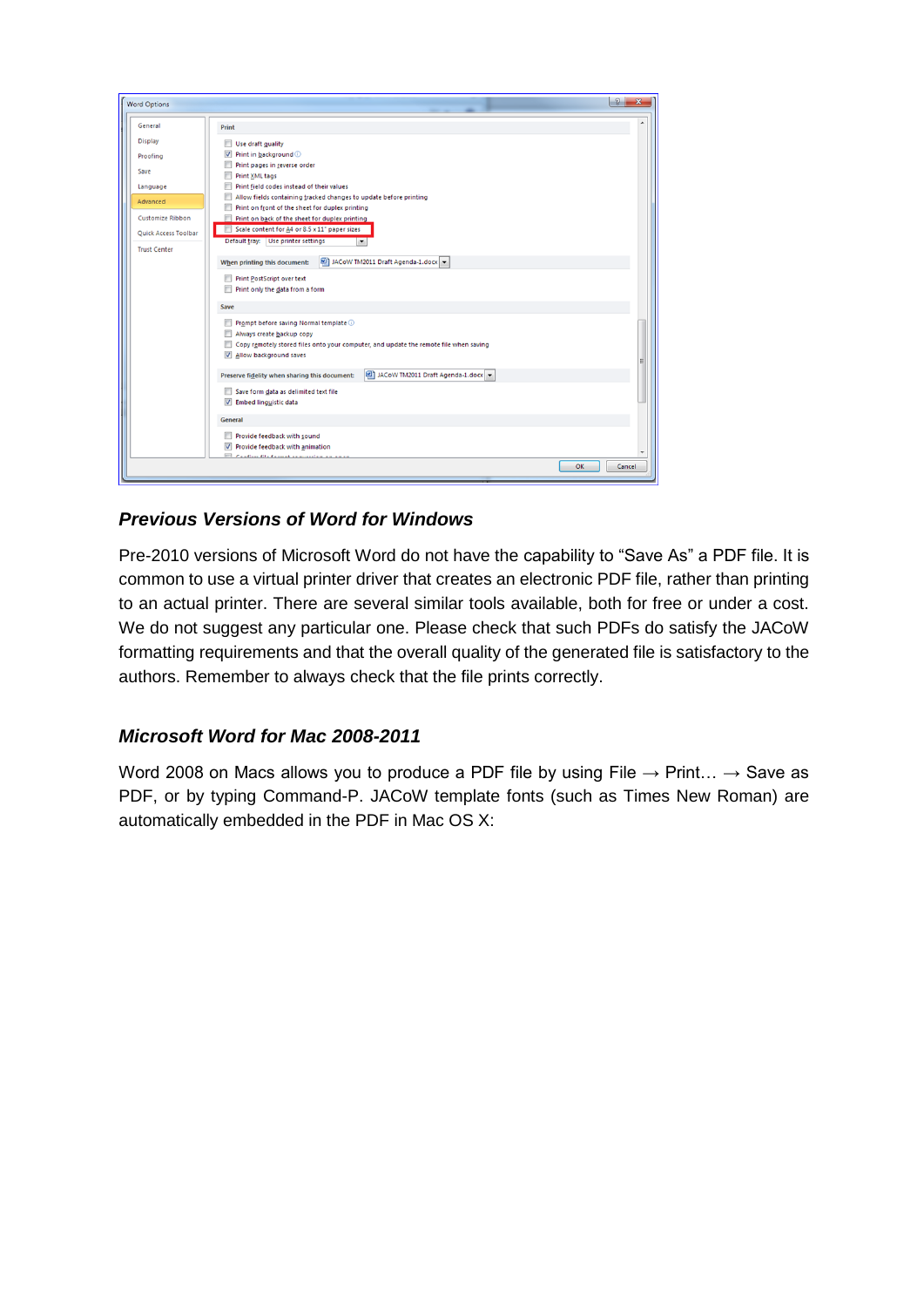

Note that Word 2011 on Macs does not embed fonts properly in the output PDF when OpenType extensions are used, resulting in extremely large PDF output. OpenType extensions should be disabled under Preferences / Compatibility / Disable OpenType Font Formatting Features; this is done for you if you use the JACoW Mac templates. Please check the size of your PDF before uploading to the SAP2014 SPMS – it should be less than 1.5 Mb.

### *LaTeX*

You may generate your PDF file using the new jacow.cls class file from [JACoW.org](http://jacow.org/) with pdfLaTeX, XeLaTeX or LuaLaTeX.

For papers with A4 format the source should start with the following lines

- \documentclass[a4paper]{jacow} or
- \documentclass[aca4]{jacow}

If you are using the US letter format, the following command can be used:

- \documentclass[letterpaper]{jacow} or
- \documentclass[acus]{jacow}

Additional help is available on the JACoW web site [\(www.JACoW.org\)](http://www.jacow.org/) in the left sidebar under 'For authors -> Information and help'.

For LaTeX PDF generation the following commands are recommended:

latex FILENAME.tex